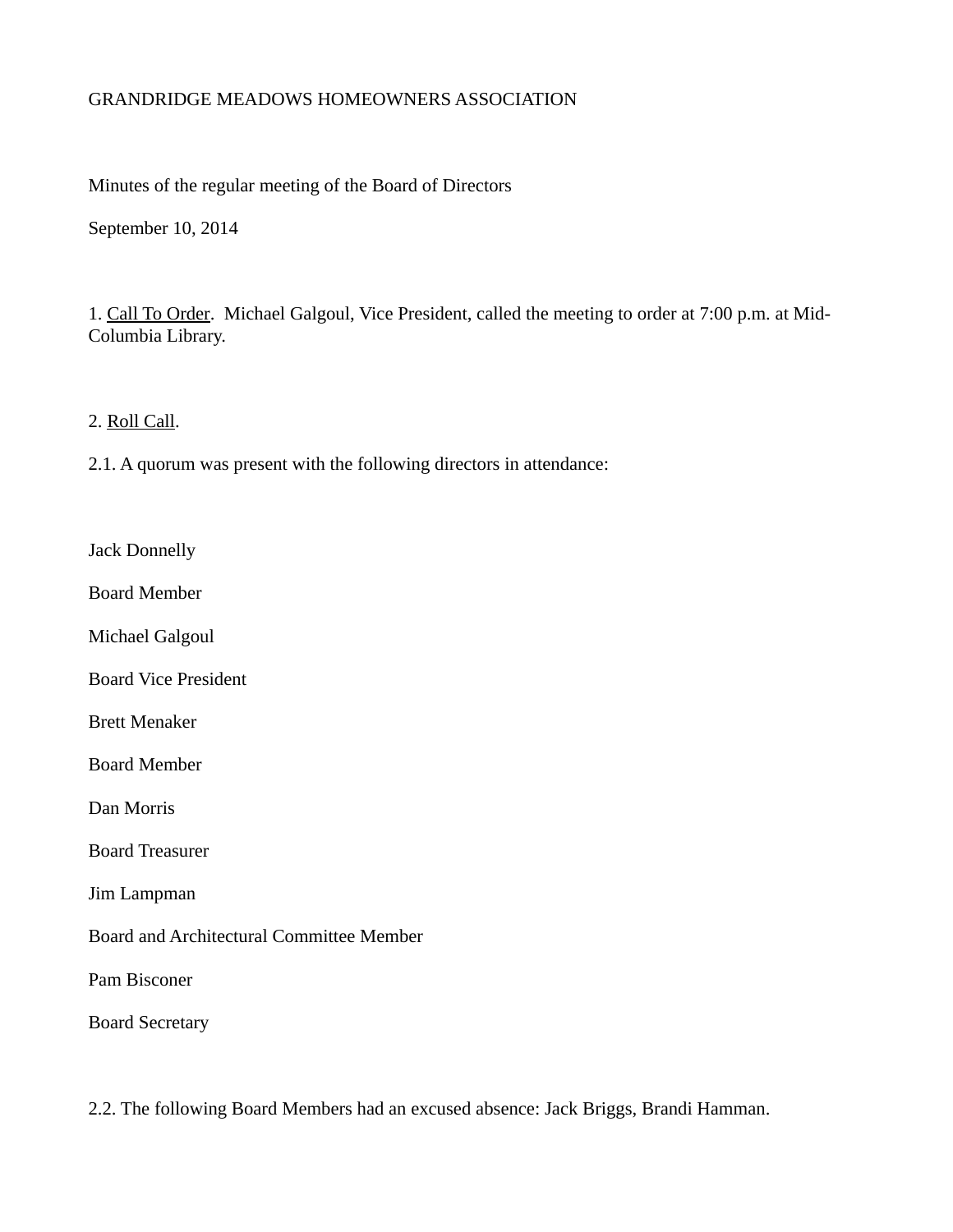### 3. Open Forum. Comments from members were heard throughout the meeting.

### 4. Secretary Report.

4.1 Approval of Minutes. The minutes of the regular meeting of the Board of Directors from June 7, 2014 were approved as submitted.

#### 5. Financial Report.

5.1 Financial Report. Dan stated that income would normally be \$21,000 per year and that the \$21,677 is higher because we billed in the middle of the year and will be back on schedule in 2015. Our balance sheet shows that we have \$37,907.12 in the bank which is a significant increase over last year and we have no outstanding bills. Dan said we are in a pretty good position financially. He suggested we put funds in a reserve account in the future. Michael asked if there was a certain percentage that Dan recommended. Dan stated that the reserve should be able to cover replacement of all the shrubs and bushes in the common areas so he recommends \$20,000 to \$25,000.

5.2 Update of Outstanding Dues and Liens. Dan stated that \$13,500 is the total reserve on delinquent accounts. If we file our own liens the cost is \$125 per lien. The attorney charges approximately \$525 per lien but may give us a discount if we bundle a number of them together. Dan motioned that we have the attorney prepare a lien for any delinquent account that is over 3 years and that we include this in the 2015 budget. Motioned seconded by Brett and passed unanimously.

5.3 Liability Insurance Renewal. Dan stated that we have liability insurance on the common areas and that cost for this was \$817 last year and our renewal is \$847. We also have Director and Officer Insurance which last year was \$1,188 and renewal is \$1,247 this year. Dan motioned that we renew this coverage for one year and that this be included in the 2015 budget. Motion seconded by Michael Galgoul and passed unanimously.

# 6. Architectural Control Committee Report.

6.1 Proposal on masonry wall to be installed along Center Parkway. Jim stated that the cost for a masonry wall would be \$43 to \$50 per foot and we have 1400 running feet so the total amount would be approximately \$63,000. Members and the HOA Board felt this was cost-prohibitive.

6.2 Policy to avoid the death of lawn and shrubs when property is repossessed. Jim mentioned there was no real fix to the problem after some detailed discussions with other HOAs and legal staff, and the only potential near-term solution was if someone were to volunteer to water the lawn for a house that was in foreclosure that the HOA would consider paying for the water addition to irrigate the foreclosed lawn/bushes. There was some discussion about how long the homes would be in foreclosure before they would go back on the market.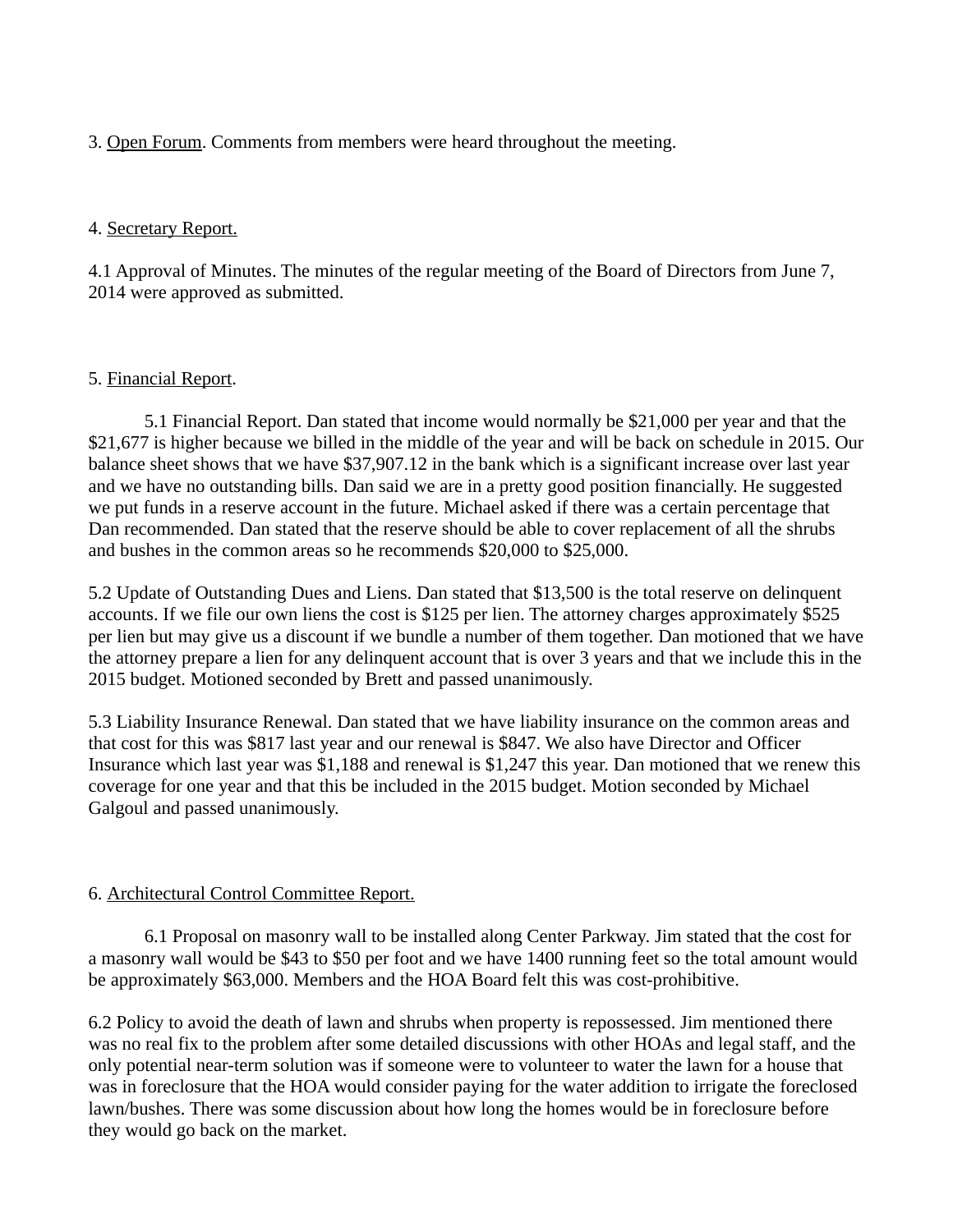6.3 Review the success of violation letters and mention some of the problems. Jim stated that there has been about a 90% compliance rate with the violation letters that have been sent although some homeowners expressed disagreement with violation letters sent and asked for clarification. Some verbal discussion occurred.

6.4 Determine use of signs – for reminders on housekeeping, or merely keep them for notices of meetings. This was discussed and the consensus was that they be used for whatever the HOA Board members feel is appropriate.

6.5 Schedule for replacing missing shrubs and arborvitaes. Jim stated that this has been completed.

6.6 Work done on west-end walkways. Jim mentioned that this area has been filled with rock and it looks a lot better.

6.7 Christmas tree lighting. (New Business) Jim mentioned that there will be another contest for best holiday lights and that the prize will be a \$50 gift certificate.

6.8 Replace irrigation line east of Montana on Center Parkway. (New Business) Jim stated that we have lost a few plants and the line is getting blocked due to sand. He stated it will cost \$844 to replace the line and since there is \$2,000 in the budget the project will be commenced. Jim said that they will also be putting in a fence to close off Bruneau Avenue to the other subdivision. Cost will be approximately \$375 and this project will also be started.

6.9 HOA sign. (New Business) Jim stated that one of the HOA signs was allegedly stolen and he will now be purchasing another sign.

# 7. New Business.

7.1 Election of New President and Treasurer. Michael stated that the new President has to be a current board member but stated that the Treasurer can be a homeowner. Since none of the current board members expressed an interest in being President Michael will serve as Acting President until an election can be held next year. No one attending the meeting was interested in serving as Treasurer. Dan stated that his home may not sell for 60 days and that he is willing to train the new Treasurer. Pam Bisconer, Secretary, stated that both Dan and Michael have done an excellent job. Anyone interested in serving as Treasurer is asked to send their nomination to Pam via email at: pbisconer@charter.net.

7.2 Purchase of a waste container from Waste Management this fall for residents for yard debris. Michael stated that he had investigated the cost of adding a waste container in the subdivision and that it would cost \$500 to \$600 per month. There was discussion about residents being able to put out an extra bag at no cost during the month of October as long as the bag does not exceed 55 lbs. No strong need or support was established so the waste container will not be purchased.

7.3 Hiring a real estate agent to look at common areas. It was decided that if we can do this without any cost that it will be pursued.

7.4 Setting up a volunteer committee responsible for care of our common areas. Jim stated that